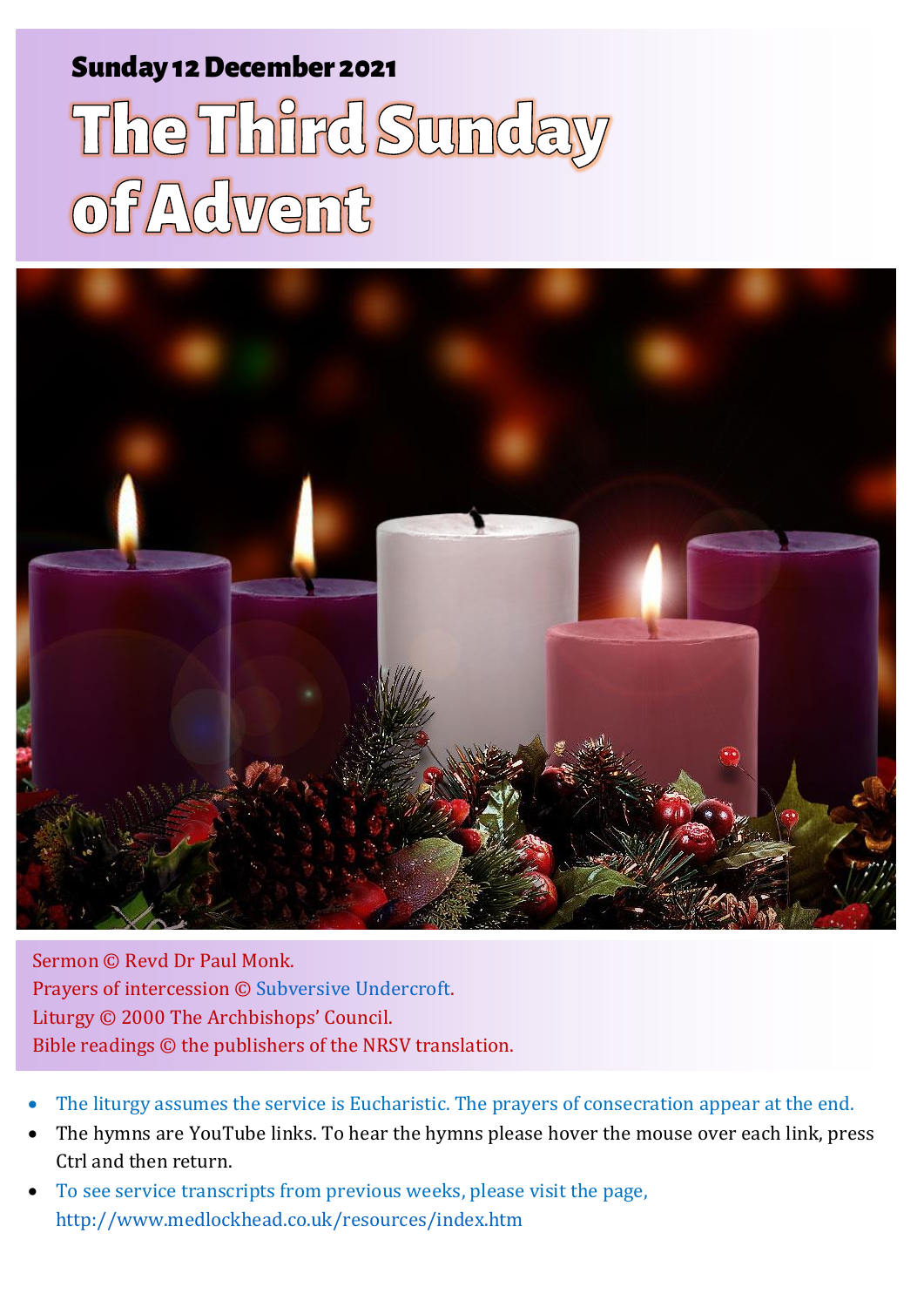#### Sunday 12 December 2021 2 The Third Sunday of Advent

#### **Introduction and welcome**

HYMN 1 **[As with gladness men of old](https://www.youtube.com/watch?v=UB8rKNrlpDQ)**(please click on this link to hear the hymn)

#### **The Welcome**

In the name of the Father, and of the Son, and of the Holy Spirit

All **Amen.**

The Lord be with you

All **And also with you.**

#### **The Preparation**

All **Almighty God,**

**to whom all hearts are open, all desires known, and from whom no secrets are hidden: cleanse the thoughts of our hearts by the inspiration of your Holy Spirit, that we may perfectly love you, and worthily magnify your holy name; through Christ our Lord. Amen.**

Our Lord Jesus Christ said:

The first commandment is this: 'Hear, O Israel, the Lord our God is the only Lord. You shall love the Lord your God with all your heart, with all your soul, with all your mind, and with all your strength.'

And the second is this: 'Love your neighbour as yourself.' There is no other commandment greater than these. On these two commandments hang all the law and the prophets.

#### All **Amen. Lord, have mercy.**

When the Lord comes he will bring to light things now hidden in darkness and will disclose the purposes of the heart. Therefore, in the light of Christ, let us confess our sins in penitence and faith, firmly resolved to keep God's commandments and to live in love and peace with all.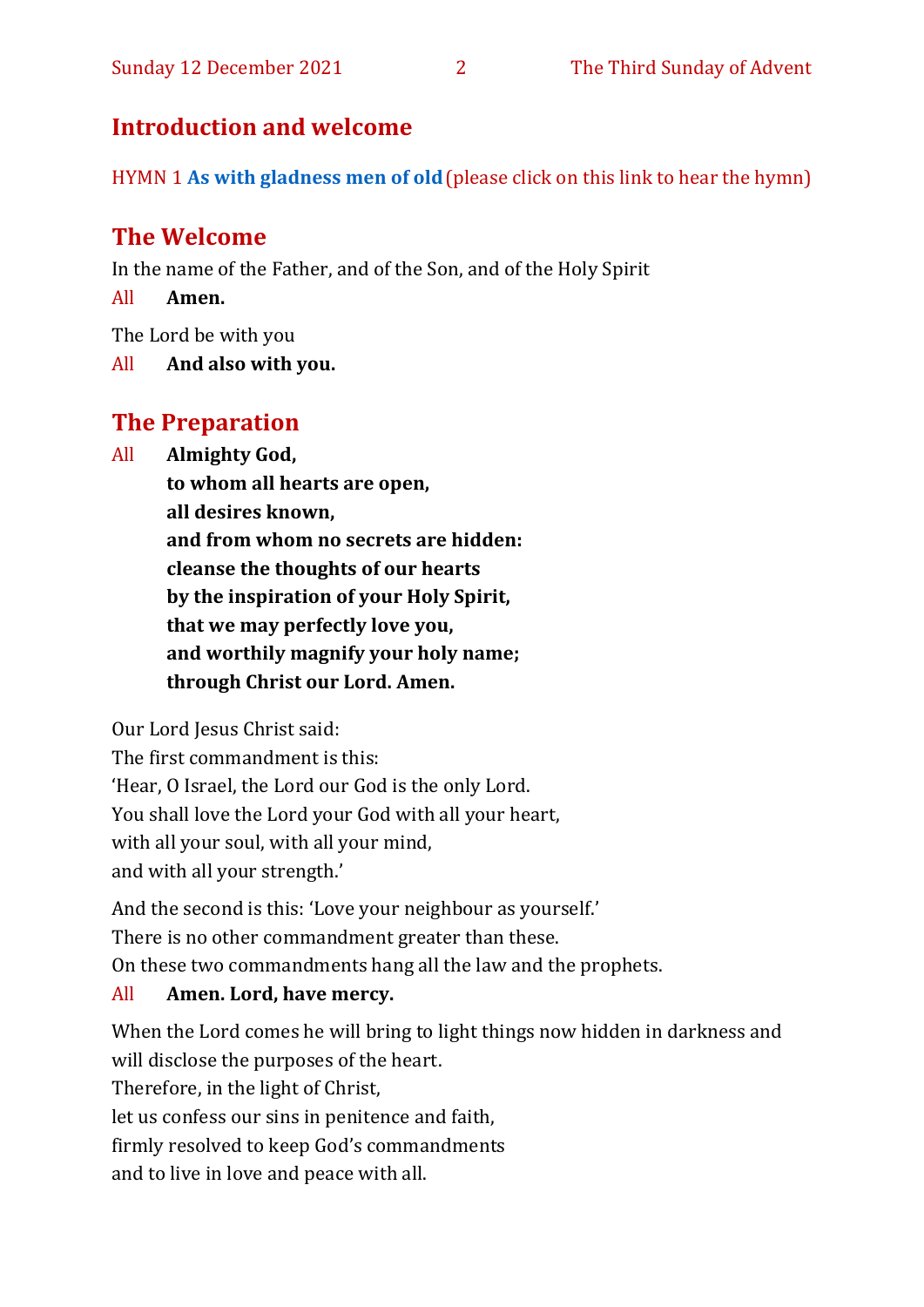All **Almighty God, our heavenly Father, we have sinned against you and against our neighbour in thought and word and deed, through negligence, through weakness, through our own deliberate fault. We are truly sorry and repent of all our sins. For the sake of your Son Jesus Christ, who died for us, forgive us all that is past and grant that we may serve you in newness of life to the glory of your name. Amen.**

Almighty God,

who forgives all who truly repent, have mercy upon you, pardon and deliver you from all your sins, confirm and strengthen you in all goodness, and keep you in life eternal; through Jesus Christ our Lord. All **Amen.**

#### **The Collect for the Third Sunday of Advent**

O Lord Jesus Christ, who at your first coming sent your messenger to prepare your way before you: grant that the ministers and stewards of your mysteries may likewise so prepare and make ready your way by turning the hearts of the disobedient to the wisdom of the just, that at your second coming to judge the world we may be found an acceptable people in your sight; for you are alive and reign with the Father in the unity of the Holy Spirit, one God, now and for ever. All **Amen.**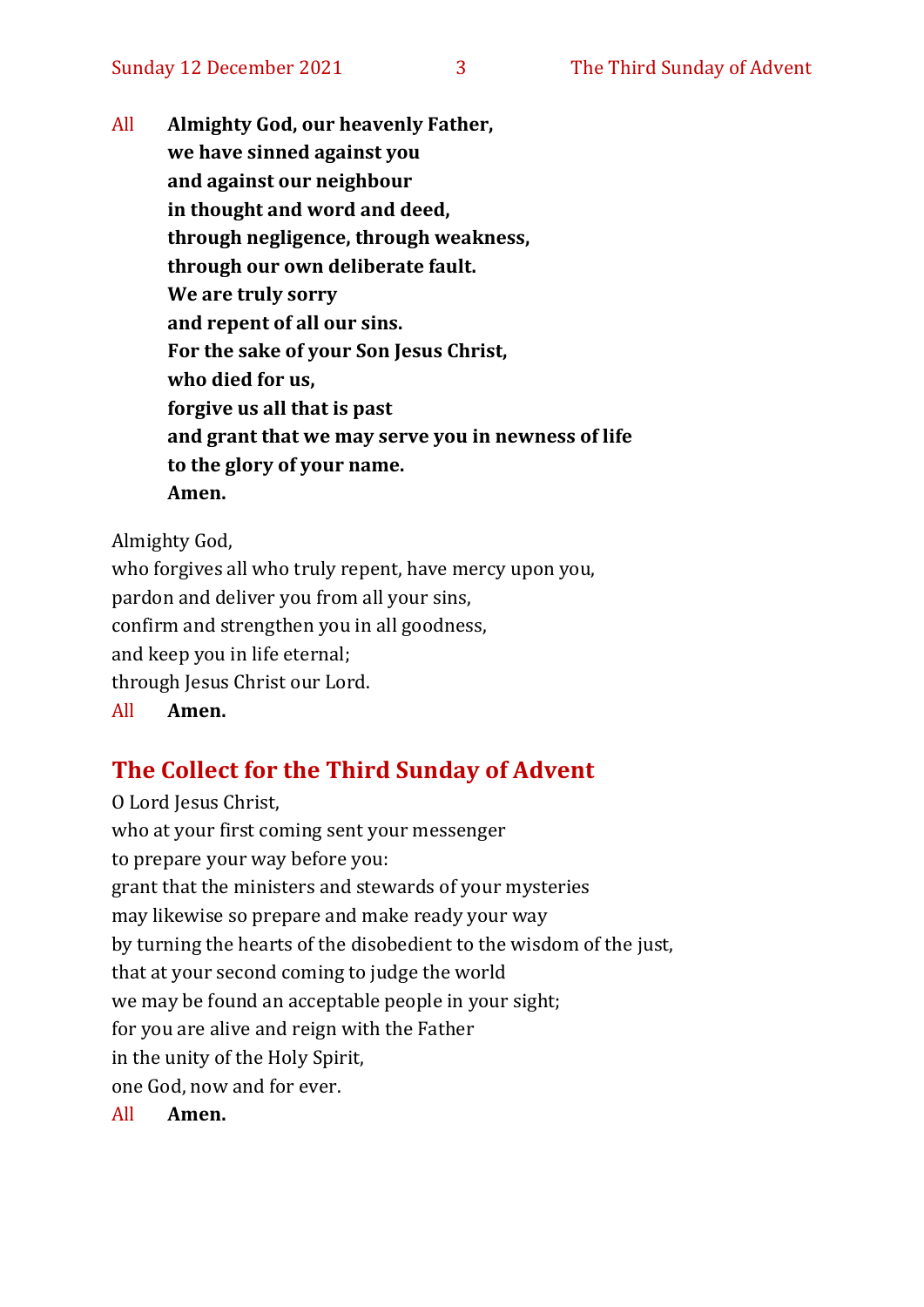#### Sunday 12 December 2021 4 The Third Sunday of Advent

#### **First reading**

A reading from the Book of the Prophet Zephaniah

Sing aloud, O daughter Zion; shout, O Israel! Rejoice and exult with all your heart, O daughter Jerusalem! The Lord has taken away the judgments against you, he has turned away your enemies. The king of Israel, the Lord, is in your midst; you shall fear disaster no more. On that day it shall be said to Jerusalem: Do not fear, O Zion; do not let your hands grow weak. The Lord, your God, is in your midst, a warrior who gives victory; he will rejoice over you with gladness, he will renew you in his love; he will exult over you with loud singing as on a day of festival. I will remove disaster from you, so that you will not bear reproach for it. I will deal with all your oppressors at that time. And I will save the lame and gather the outcast, and I will change their shame into praise and renown in all the earth. At that time I will bring you home, at the time when I gather you; for I will make you renowned and praised among all the peoples of the earth, when I restore your fortunes before your eyes, says the Lord. *Zephaniah 3:14–20*

This is the Word of the Lord

All **Thanks be to God.**

#### **Second reading**

A reading from St Paul's Letter to the Philippians

My brothers and sisters, whom I love and long for, my joy and crown, stand firm in the Lord in this way, my beloved. I urge Euodia and I urge Syntyche to be of the same mind in the Lord. Yes, and I ask you also, my loyal companion, help these women, for they have struggled beside me in the work of the gospel, together with Clement and the rest of my co-workers, whose names are in the book of life. Rejoice in the Lord always; again I will say, Rejoice. Let your gentleness be known to everyone. The Lord is near. Do not worry about anything, but in everything by prayer and supplication with thanksgiving let your requests be made known to God. And the peace of God, which surpasses all understanding, will guard your hearts and your minds in Christ Jesus. Finally, beloved, whatever is true, whatever is honorable, whatever is just, whatever is pure, whatever is pleasing, whatever is commendable, if there is any excellence and if there is anything worthy of praise, think about these things. Keep on doing the things that you have learned and received and heard and seen in me, and the God of peace will be with you.

I rejoice in the Lord greatly that now at last you have revived your concern for me; indeed, you were concerned for me, but had no opportunity to show it. Not that I am referring to being in need; for I have learned to be content with whatever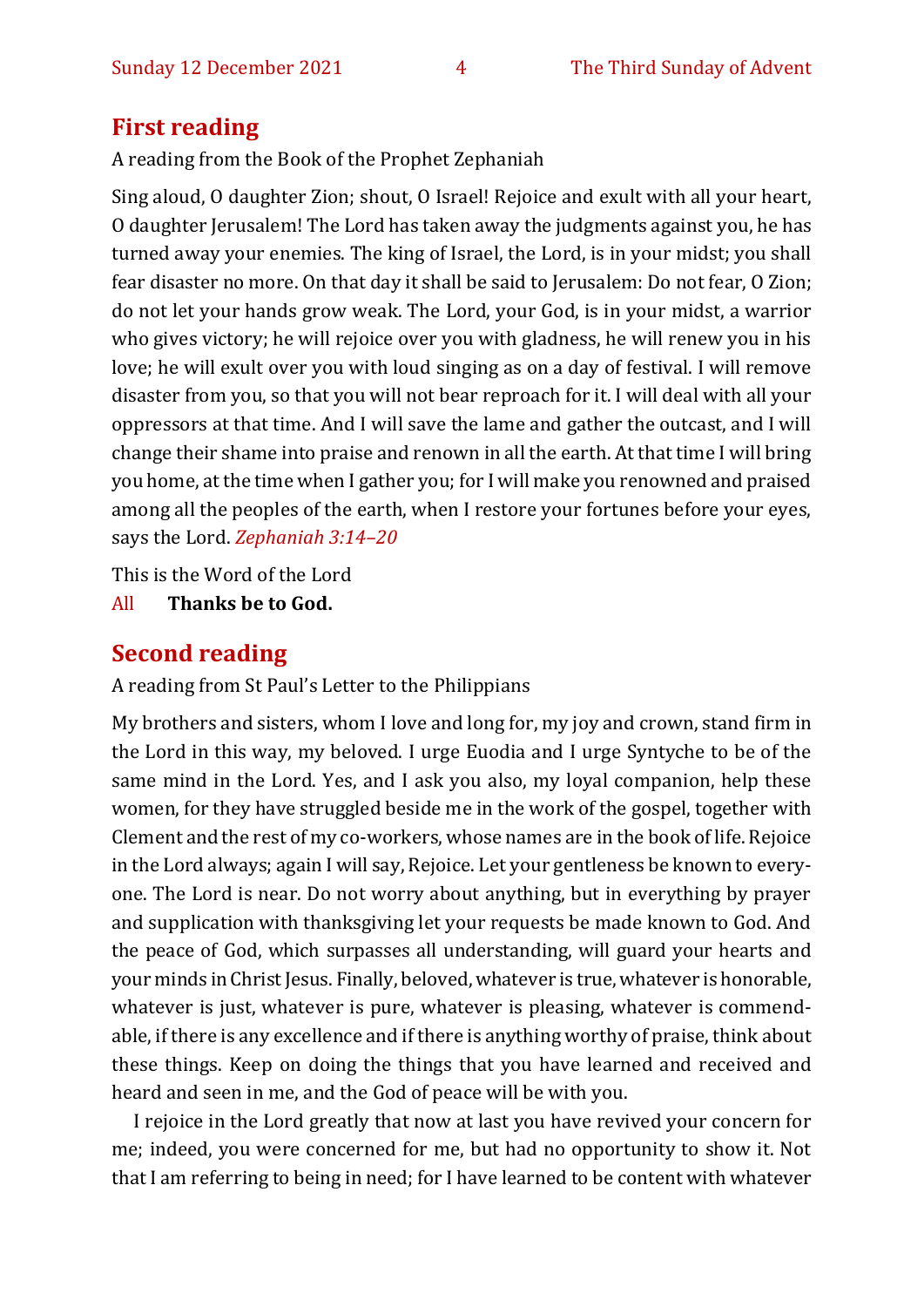I have. I know what it is to have little, and I know what it is to have plenty. In any and all circumstances I have learned the secret of being well-fed and of going hungry, of having plenty and of being in need. I can do all things through him who strengthens me. *Philippians 4:1-13*

This is the Word of the Lord

All **Thanks be to God.**

HYMN 2 **[In dulci jubilo](https://www.youtube.com/watch?v=aX0GNIOfB9U)** (click on this link to hear the hymn)

#### **Gospel reading**

Hear the Gospel of our Lord Jesus Christ according to Luke

#### All **Glory to you O Lord.**

John said to the crowds that came out to be baptised by him, 'You brood of vipers! Who warned you to flee from the wrath to come? Bear fruits worthy of repentance. Do not begin to say to yourselves, "We have Abraham as our ancestor"; for I tell you, God is able from these stones to raise up children to Abraham. Even now the axe is lying at the root of the trees; every tree therefore that does not bear good fruit is cut down and thrown into the fire.'

The crowds asked him, 'What then should we do?' In reply he said to them, 'Whoever has two coats must share with anyone who has none; and whoever has food must do likewise.' Even tax collectors came to be baptised, and they asked him, 'Teacher, what should we do?' He said to them, 'Collect no more than the amount prescribed for you.' Soldiers also asked him, 'And we, what should we do?' He said to them, 'Do not extort money from anyone by threats or false accusation, and be satisfied with your wages.'

As the people were filled with expectation, and all were questioning in their hearts concerning John, whether he might be the Messiah, John answered all of them by saying, 'I baptise you with water; but one who is more powerful than I is coming; I am not worthy to untie the thong of his sandals. He will baptise you with the Holy Spirit and fire. His winnowing fork is in his hand, to clear his threshing floor and to gather the wheat into his granary; but the chaff he will burn with unquenchable fire.' So, with many other exhortations, he proclaimed the good news to the people. *Luke 3:7–18*

This is the Gospel of the Lord All **Praise to you O Christ.**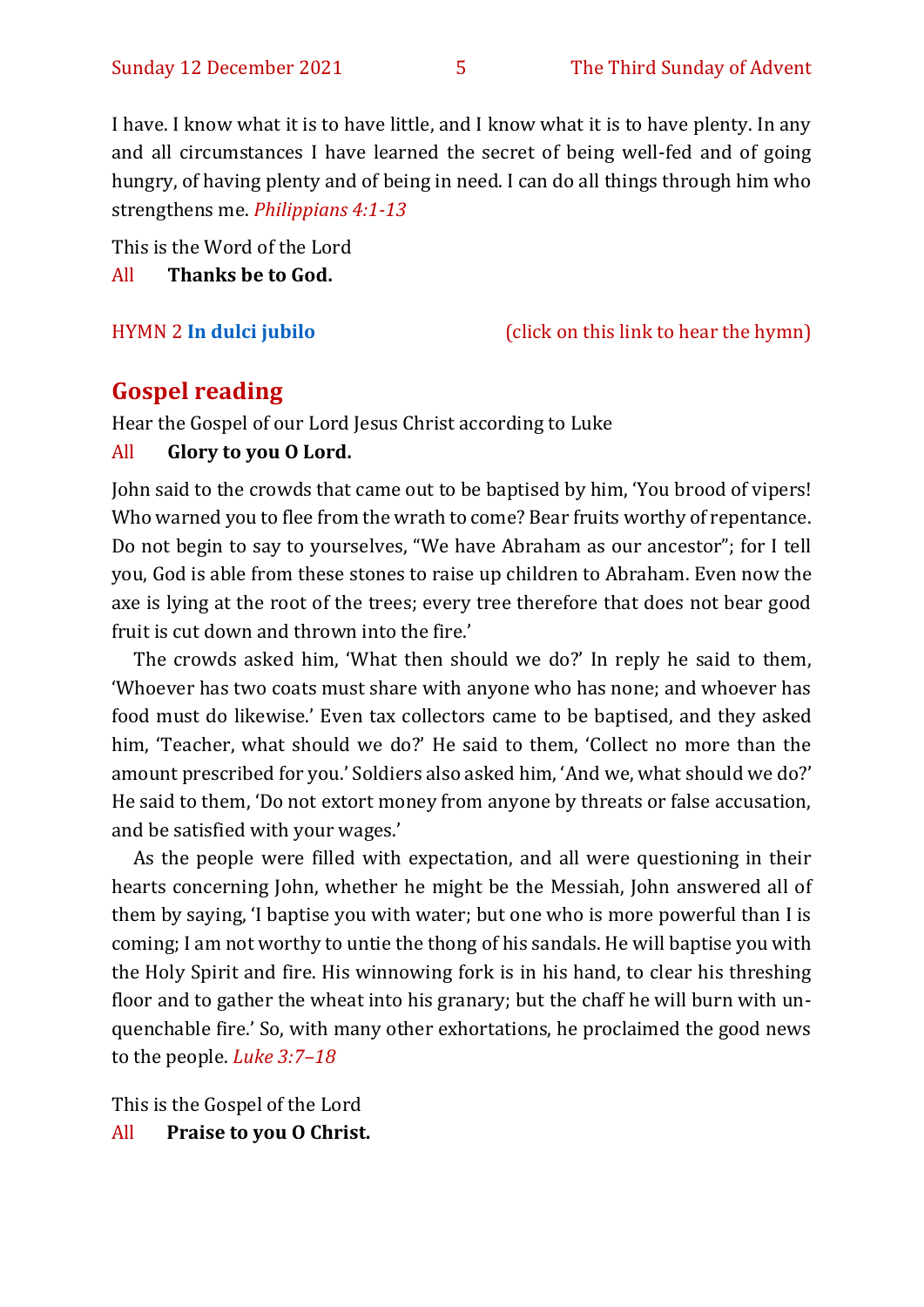#### **Sermon**

We're in the season of Advent. By tradition, the Church uses this season to focus on meeting with Jesus. There are many ways in which can meet with him.

The Advent season ends with Christmas. The period of waiting during Advent promotes our meeting with the baby Jesus and makes it more fruitful. Advent, used well, is a time to think of why God chose to come to earth as a baby, why He needed to come at all, how to respond, how to 'meet with him' at all. That's the first focus.

The second and related focus of Advent is meeting with Jesus at the end of time —the Second Coming. That phrase 'end of time' could refer to the end of human history but it might mean the end of our own time, customised … so when we die. At that encounter, Jesus will not appear as a baby but as a judge and Lord. If we use Advent wisely, that encounter will be the same as that described in Matthew 25, with Jesus saying to us, 'Well done good and faithful servant. Come and enter [Heaven] and share my happiness!' Advent, used wisely, is therefore a time to think of how to achieve that positive outcome, and what to do if we sense it won't be.

These encounters act much look bookends: meeting with a past Christ and with a future Christ. Our entire life—the duration of our discipleship—occurs between these extremes. So while the third theme of Advent is usually ignored, we need to consider our meeting with Christ in the present. That encounter is easy to define.

We meet with Jesus everywhere. In Matthew 25, or example, Jesus gave a story that we often call 'The parable of the sheep and goats.' At its conclusion, Jesus describes a King saying to the people assembled before him in judgement, 'That which you did to the least of these, you did it for me.' By means of this parable, Jesus is saying the soul of every human being contains a spark of divinity—the Holy Spirit. We therefore encounter God each time we encounter a fellow human being. That human could be a member of our family, or a friend, but it could represent a complete stranger or even an enemy.

That we meet with Jesus when we meet with fellow human beings has implications. It must have. It means that God mandates us to treat our neighbours as we would like to be treat Jesus. I don't mean worship them but I do mean reverence. It means we should feel compelled to intervene when we see human beings being mistreated. We rationalise ourselves into re-inventing the great commandment.

In the Church calendar, today we celebrate the third Sunday of Advent. The principal theme of today's lectionary readings is John the Baptist. And the kernel of John's message was the twin-themed requirement to prepare our soul to meet with God in judgement and to point out who Jesus is. These themes are related: we meet with Jesus and ultimately will be judged on how we respond when we meet him.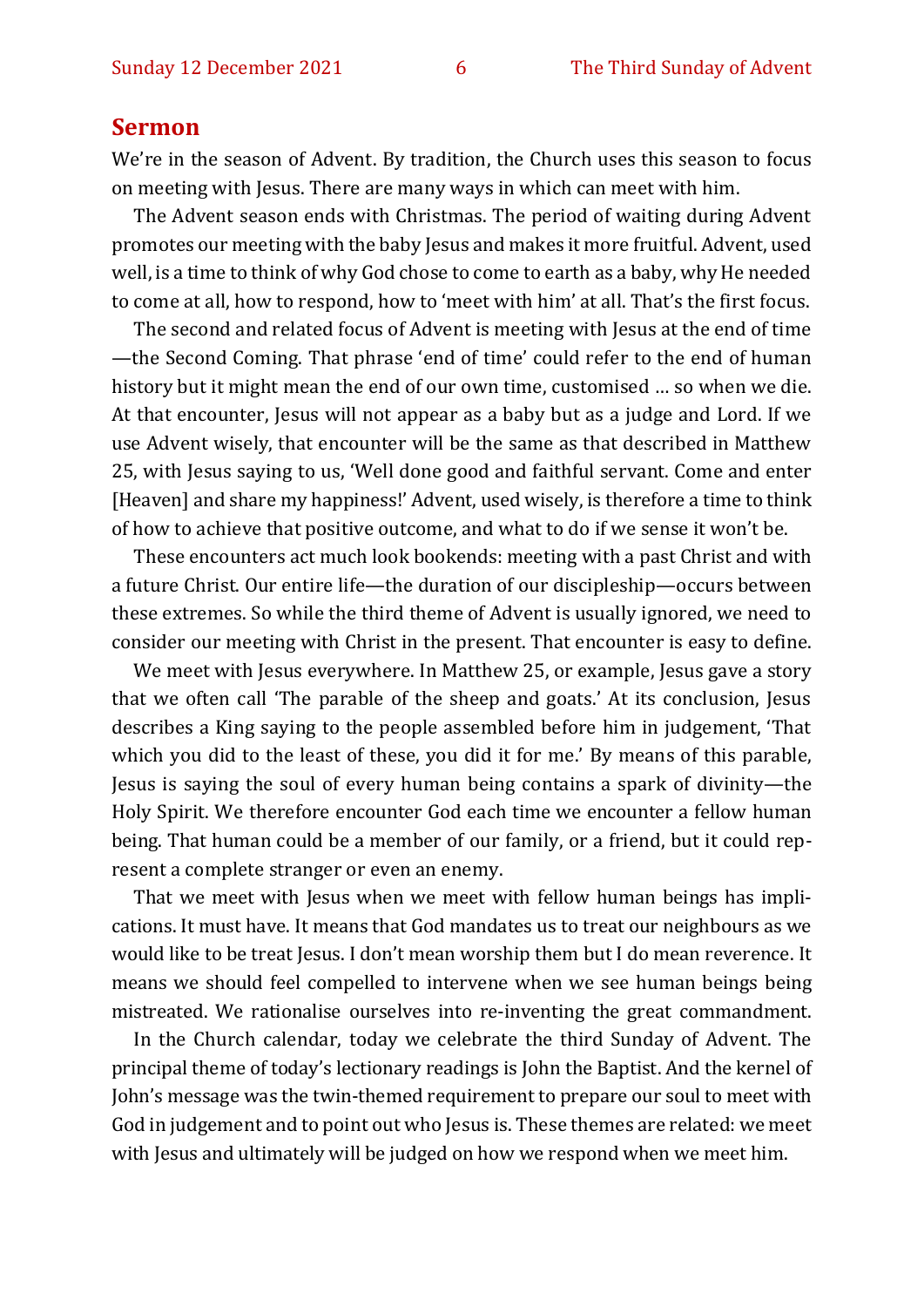In effect, that was John's message. He's saying, 'Behave to your neighbour as though you are meeting with God himself, because God is watching.' It's difficult to read the story in today's Gospel in other ways. Did we respond with joy to their joy and with tears with their tears. Did we meet with Jesus hidden in our neighbour with prayers of love? Did we say thank you for the saints we met on the journey?

One final thought. We are the Church of Christ. The Church explores a great many metaphors to explain itself, but one in particular seems to dominate the New Testament. We are the body of Christ. Jesus is present in new and more intimate ways whenever we come together. Think of our prayer. Think of our worship. Think of the Eucharist. Stated otherwise, we as Christians meet with Jesus in a yet further way. In therefore, therefore, we can ask of ourselves, was our worship actually worship and did it bring worth to the Christ at its core? Did we respond to the Jesus wrapped in our praises or hidden while mysteriously present in our sacraments?

We are the people of God and we will be judged on how we behave when we meet with Jesus, just as all people everywhere have. We will meet him in many ways. We will meet with him at Christmas as a babe. We will meet with him at the end of time. We will meet with him in friend and neighbour, family and foe. We will meet with him here in worship.

Lord have mercy. Christ have mercy. Lord have mercy.

#### **The Creed**

Do you believe and trust in God the Father, the source of all being and life, the one for whom we exist?

All **We believe and trust in him.**

Do you believe and trust in God the Son, who took our human nature, died for us and rose again?

#### All **We believe and trust in him.**

Do you believe and trust in God the Holy Spirit, who gives life to the people of God and makes Christ known in the world?

All **We believe and trust in him.**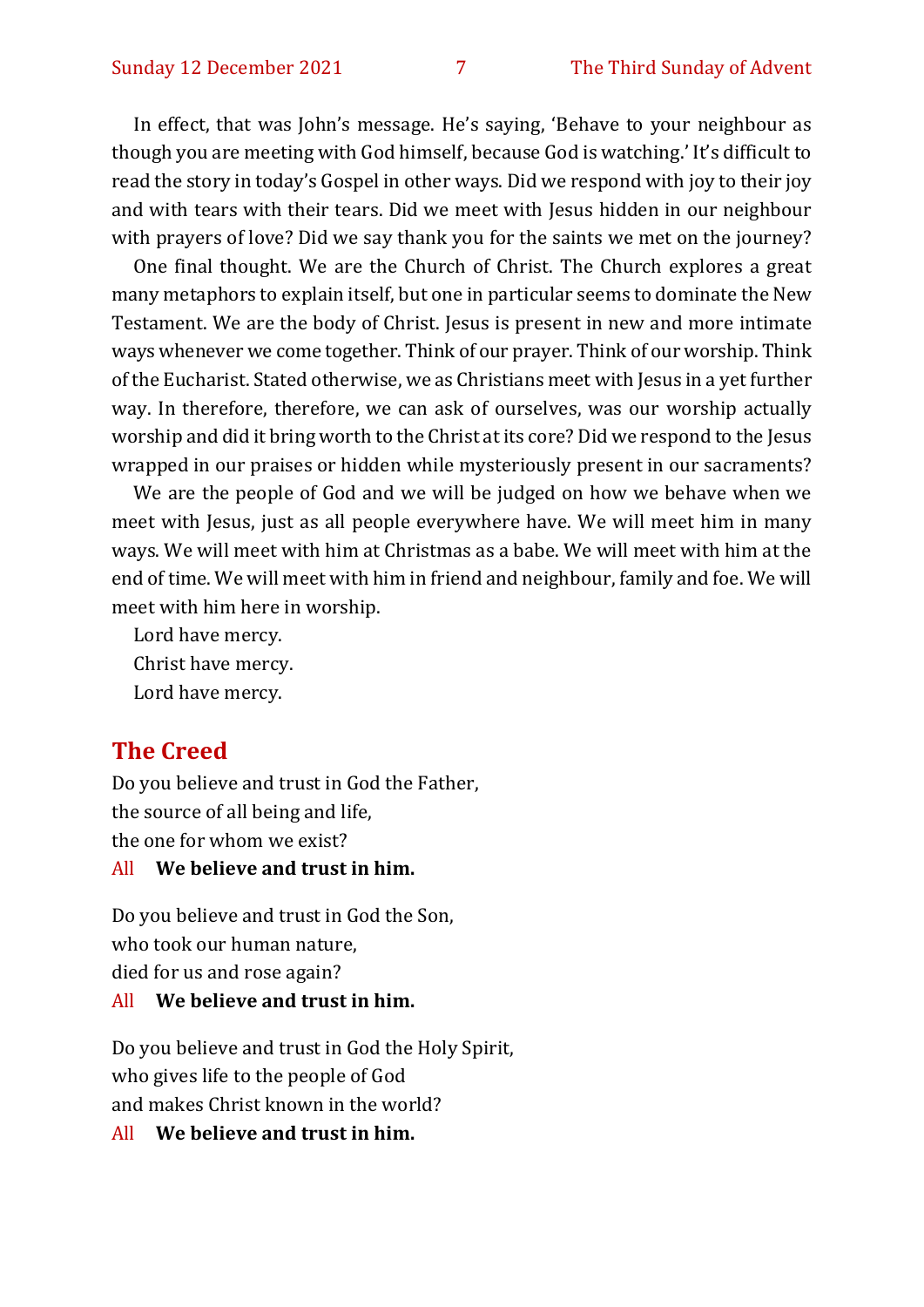This is the faith of the Church.

All **This is our faith. We believe and trust in one God, Father, Son and Holy Spirit. Amen.**

#### **Prayers of intercession**

The voice of God cries out in the wilderness, calling us to a transformed way of living. Let us respond to this invitation through the offering of our prayers.

Come to us, Holy Comforter, with your promise to bring a new heaven and a new earth to your people, saving us from the fires of sin and despair, and offering to us the solemn gifts of grace and salvation.

#### All **Come, Lord Jesus.**

Come into the hearts of your people, that we may turn from our selfish consumption of fossil fuels, our waste of food and clothing, our recklessness with money, and our carelessness with the gifts of creation.

#### All **Come, Lord Jesus.**

Come into the body of the Church and make us a baptising community, that multitudes may hear your message of repentance and hope, and receive your free gift of eternal love.

#### All **Come, Lord Jesus.**

Come with your Holy Spirit, into the hearts of those who are unemployed, abused, poorly educated, and who are persecuted for their faith, and awaken hope.

#### All **Come, Lord Jesus.**

Come to young people everywhere, that they may have a desire to study your commandments and to exercise ministry in the world outside the Church

#### All **Come, Lord Jesus.**

Come to those with power, and to all who exercise offices of authority; that wisdom may be their guide, and that true love of their people may direct their decisions.

#### All **Come, Lord Jesus.**

Come to those we love but see no more and gather them into your heavenly rest. All **Come, Lord Jesus.**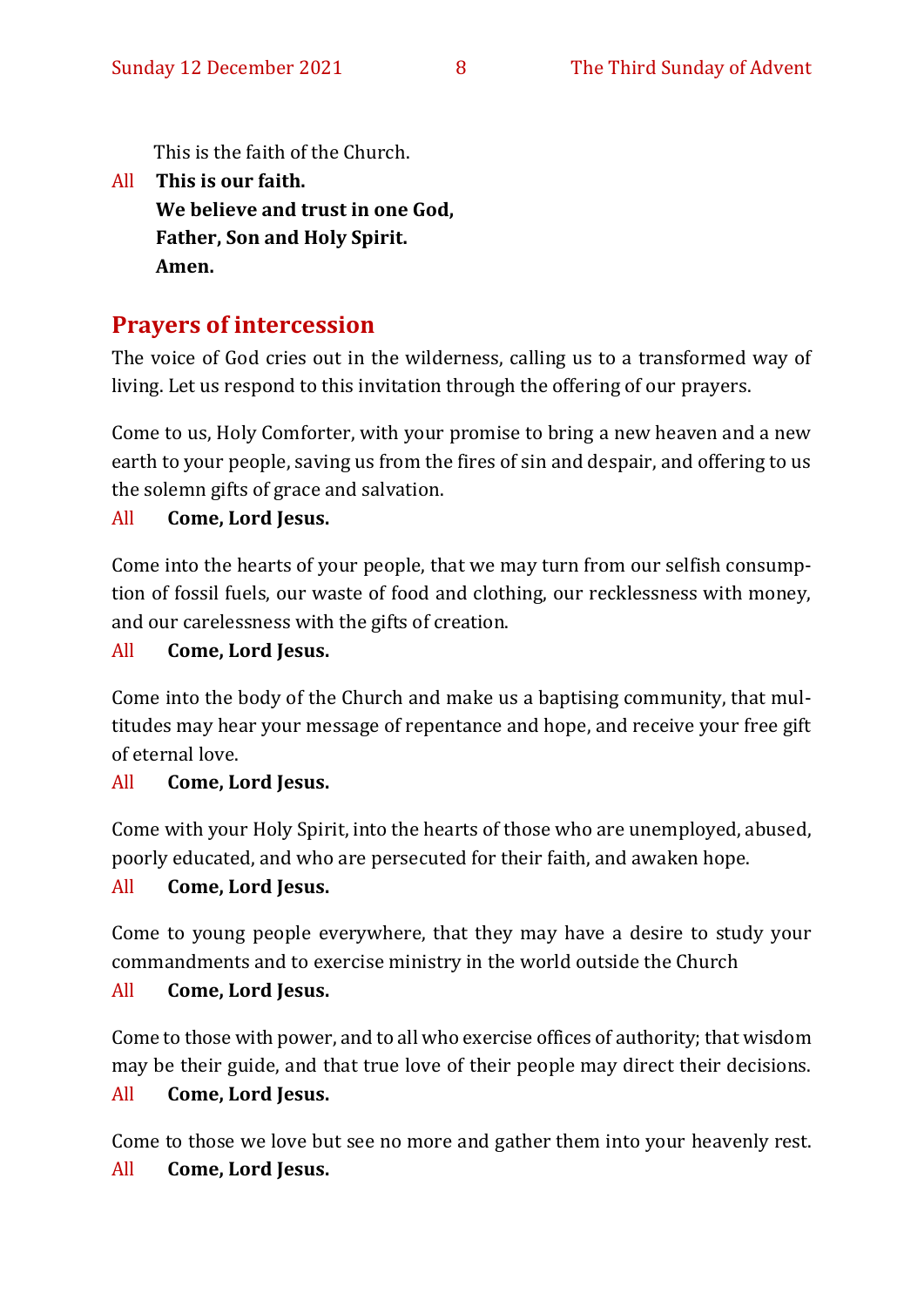Merciful Father,

All **accept these prayers for the sake of your Son, our Saviour Jesus Christ. Amen.**

#### **The peace**

May the God of peace make you completely holy, ready for the coming of our Lord Jesus Christ

The peace of the Lord be always with you,

All **And also with you.**

HYMN 3 **[Wexford carol](https://www.youtube.com/watch?v=1D2kpeqLiiA)** (please click on this link to hear the hymn)

The liturgy of the Communion Service appears below

# The Dismissal

May God the Father, judge all-merciful, make us worthy of a place in his kingdom.

May God the Son, coming among us in power, reveal in our midst the promise of his glory.

May God the Holy Spirit make us steadfast in faith, joyful in hope and constant in love

And the blessing of God the Almighty: Father, Son, and Holy Spirit, be with you now and remain with you always.

All **Amen.**

HYMN 4 **[Longing for light](https://youtu.be/ZJq3bhdgQoc)** (please click on this link to hear the hymn)

Go in peace to love and serve the Lord. All **In the name of Christ. Amen.**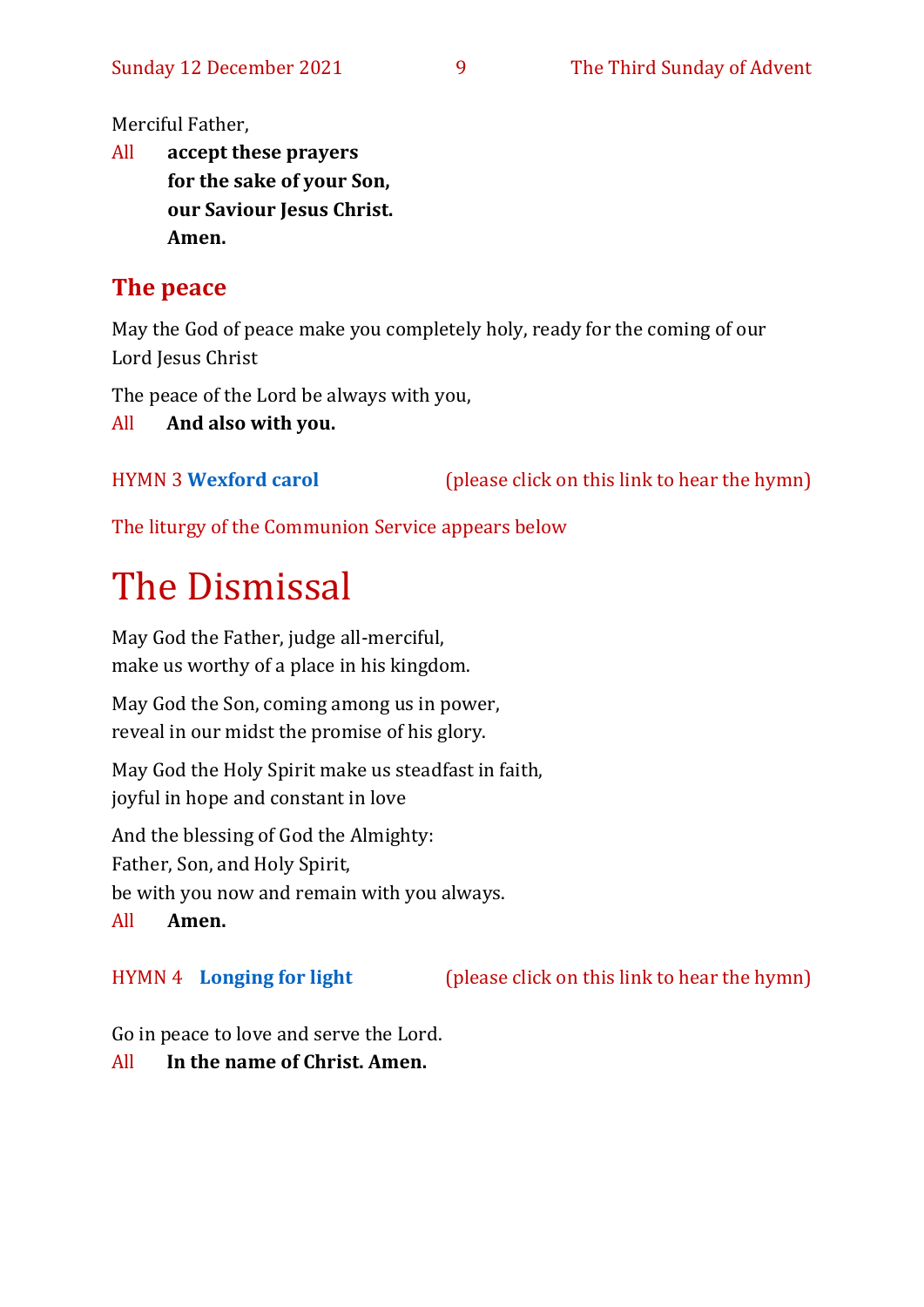## The Liturgy of the Sacrament

#### Eucharistic Prayer (prayer E)

The Lord be with you

#### All **and also with you.**

Lift up your hearts.

#### All **We lift them to the Lord.**

Let us give thanks to the Lord our God.

#### All **It is right to give thanks and praise.**

Father, you made the world and love your creation. You gave your Son Jesus Christ to be our Saviour. His dying and rising have set us free from sin and death. And so we gladly thank you, with saints and angels praising you, and saying,

All **Holy, holy, holy Lord, God of power and might, heaven and earth are full of your glory. Hosanna in the highest. Blessed is he who comes in the name of the Lord. Hosanna in the highest.**

We praise and bless you, loving Father, through Jesus Christ, our Lord; and as we obey his command, send your Holy Spirit, that broken bread and wine outpoured may be for us the body and blood of your dear Son.

On the night before he died he had supper with his friends and, taking bread, he praised you. He broke the bread, gave it to them and said: Take, eat; this is my body which is given for you; do this in remembrance of me.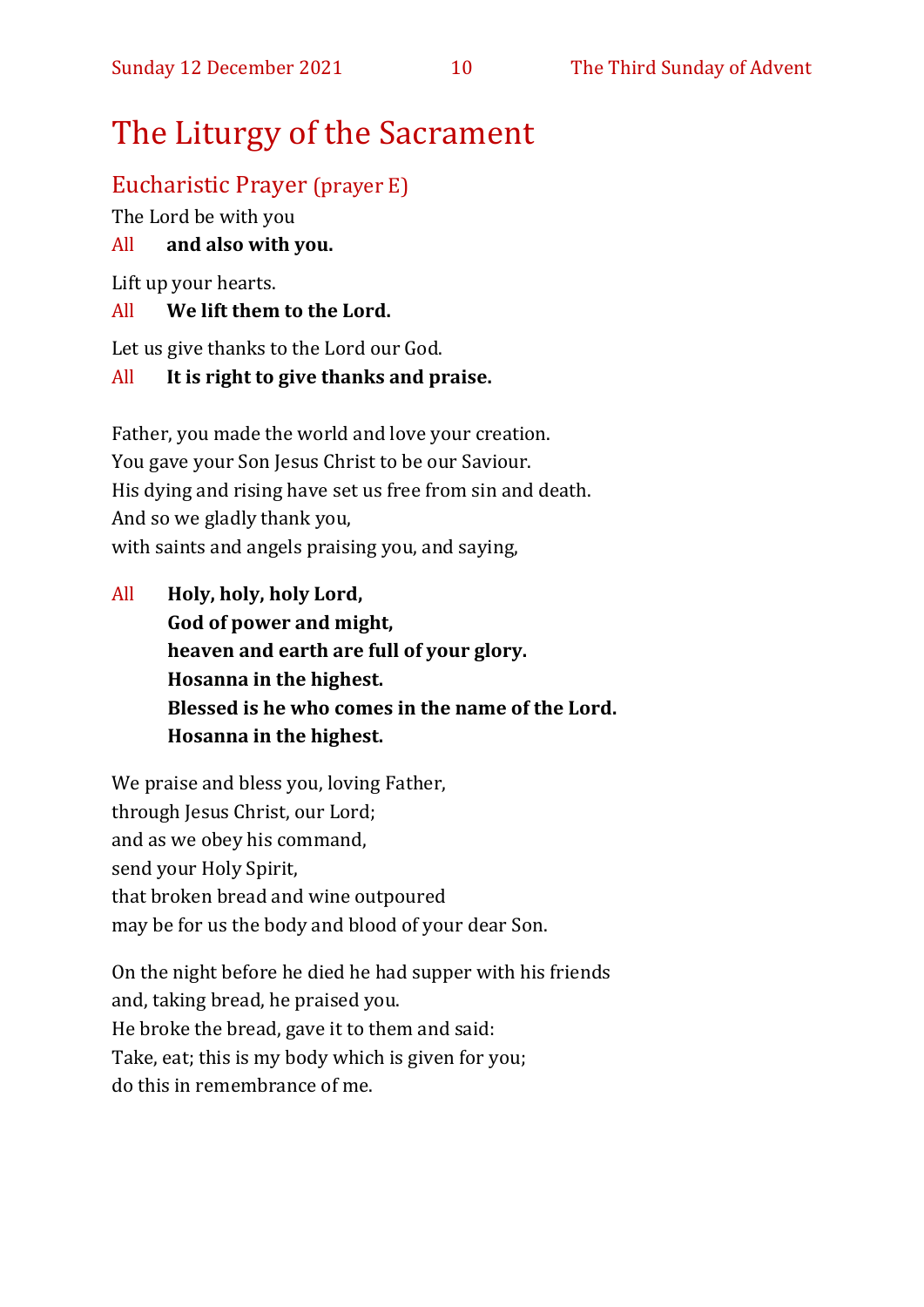When supper was ended he took the cup of wine. Again he praised you, gave it to them and said: Drink this, all of you; this is my blood of the new covenant, which is shed for you and for many for the forgiveness of sins. Do this, as often as you drink it, in remembrance of me.

So, Father, we remember all that Jesus did, in him we plead with confidence his sacrifice made once for all upon the cross.

Bringing before you the bread of life and cup of salvation, we proclaim his death and resurrection until he comes in glory.

Great is the mystery of faith:

#### All **Christ has died. Christ is risen. Christ will come again.**

Lord of all life, help us to work together for that day when your kingdom comes and justice and mercy will be seen in all the earth.

Look with favour on your people, gather us in your loving arms and bring us with all the saints to feast at your table in heaven.

Through Christ, and with Christ, and in Christ, in the unity of the Holy Spirit, all honour and glory are yours, O loving Father, for ever and ever.

All **Amen.**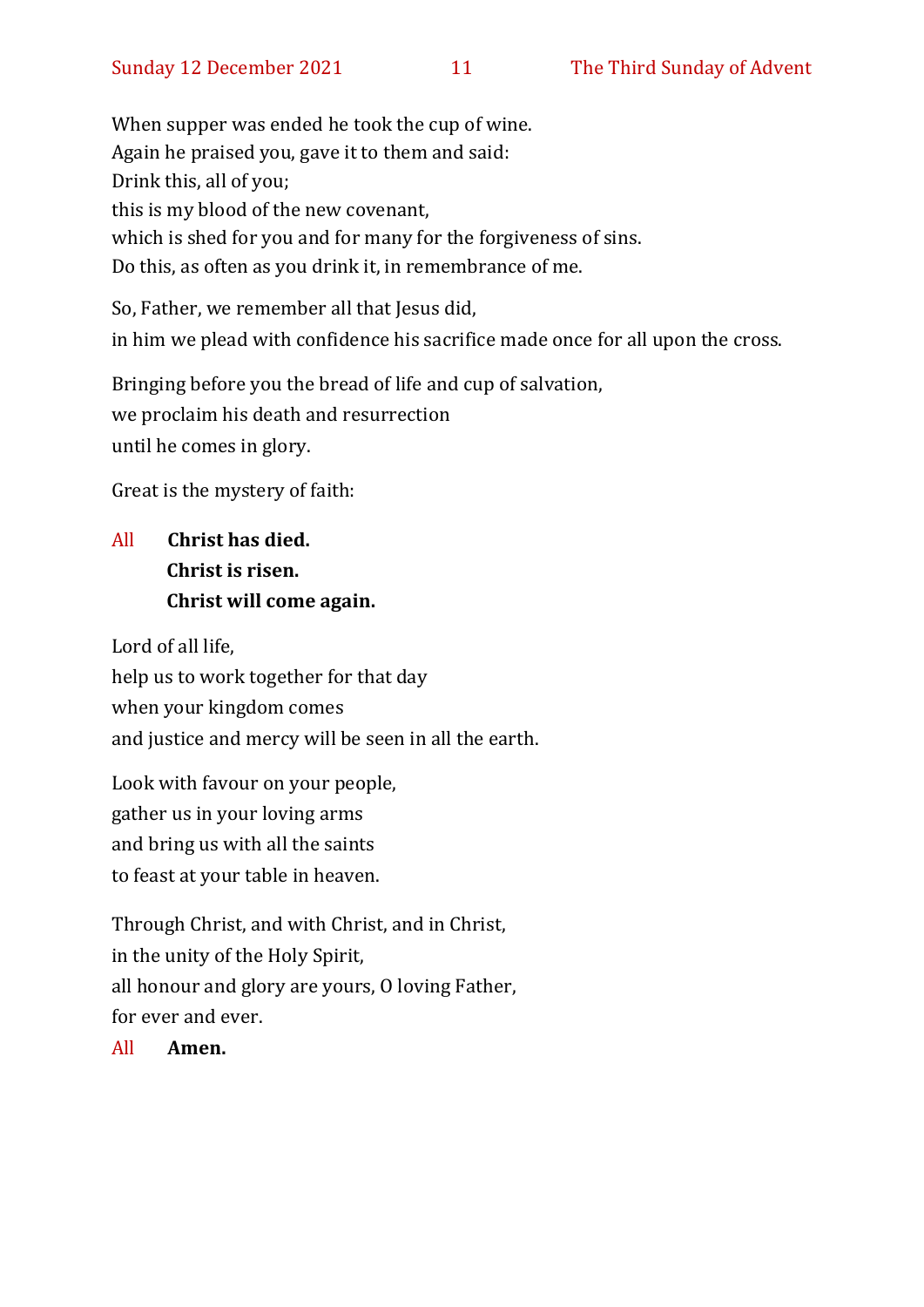#### The Lord's Prayer

As our Saviour taught us, so we pray

All **Our Father in heaven, hallowed be your name, your kingdom come, your will be done, on earth as in heaven. Give us today our daily bread. Forgive us our sins as we forgive those who sin against us. Lead us not into temptation but deliver us from evil. For the kingdom, the power,** 

**and the glory are yours now and for ever. Amen.**

#### Breaking of the Bread

We break this bread to share in the body of Christ.

- All **Though we are many, we are one body, because we all share in one bread.**
- All **Lamb of God,**

**you take away the sin of the world, have mercy on us.**

**Lamb of God, you take away the sin of the world, have mercy on us.**

**Lamb of God, you take away the sin of the world, grant us peace.**

Draw near with faith. Receive the body of our Lord Jesus Christ which he gave for you, and his blood which he shed for you. Eat and drink in remembrance that he died for you, and feed on him in your hearts by faith with thanksgiving.